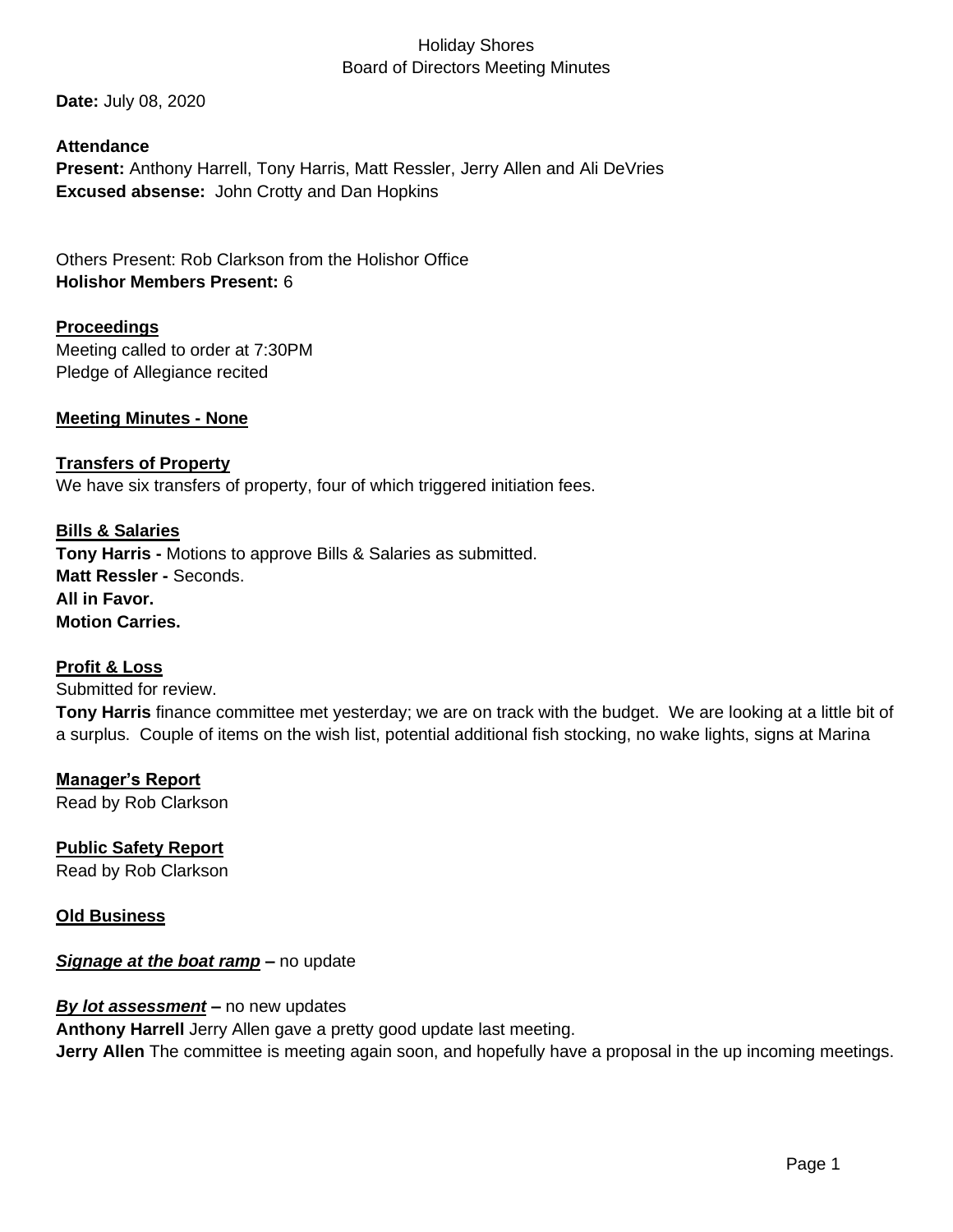## Holiday Shores Board of Directors Meeting Minutes

### *Camera at Tamarach Beach*

**Anthony Harrell** – Rob has done some research on this, Rob can you give us an overview of what you found. **Robert Clarkson** I looked at quite a few different cameras. I tried and come up with the best night vision, that seems to be when most of the complaints come in. They all have pretty good day light vision. I have heard some comments that they be linked to a phone, not sure whose phone that would be linked to for it to be live. These were on Amazon, I gave the positive and negative reviews on them.

**Anthony Harrell** What is the benefit of just having the camera with a chip only. Can we go back and review the camera for footage?

**Robert Clarkson** if it is illegal activity, we will still have video, and can be turned into law enforcement.

**Anthony Harrell** so we don't necessarily need it to be live.

**Robert Clarkson** I personally don't want to carry that phone 24/7, going off in the middle of the night. These two you can walk right up to and get it to your phone.

**Jerry Allen** then we I guess we need to talk about who is going to be monitoring that on a day to day basis. **Robert Clarkson** it could be anyone, myself, Rob Frey.

**Ali DeVries** that is a lot of footage to cover.

**Tony Harris** These are motion activated, so it wouldn't be a long video.

**Anthony Harrell** these can be moved from location to location depending on what we want to view. **Conversation Ensues**

**Ali DeVries makes a motion to approve the purchase \$100 camera that Rob Clarkson recommends. Jerry Allen seconds Motion carried.**

## *No wake light – synchronized*

**Anthony Harrell** Rob Clarkson has research this a bit and has reached out to Bepco to work out a plan to install one additional no wake light on the dam and at the north end, because you can't see the light when up that way. We would be synchronizing the clubhouse, dam and north end together. At this time, they haven't made an appointment to come out and look at it, give them some more time to come out.

#### *Lakes and dams committee*

**Anthony Harrell** the lakes and dams committee has completed their survey of the seawalls. They have submitted a list of seawalls in need of repairs. We will be sending out letters to those individuals.

#### **New Business**

#### **Variance request from no culvert being required**

**Robert Clarkson** the homeowner is wanting to extend his drive out all the to the road. He fell under the do not need culvert.

**Anthony Harrell** has been grass for 26 years. No culvert required, he understands that if ditching is completed, he will absorb all the costs. The building committee does recommend this variance.

**Tony Harris – motions to approve the variance as submitted. Matt Ressler – seconds Motion carried**